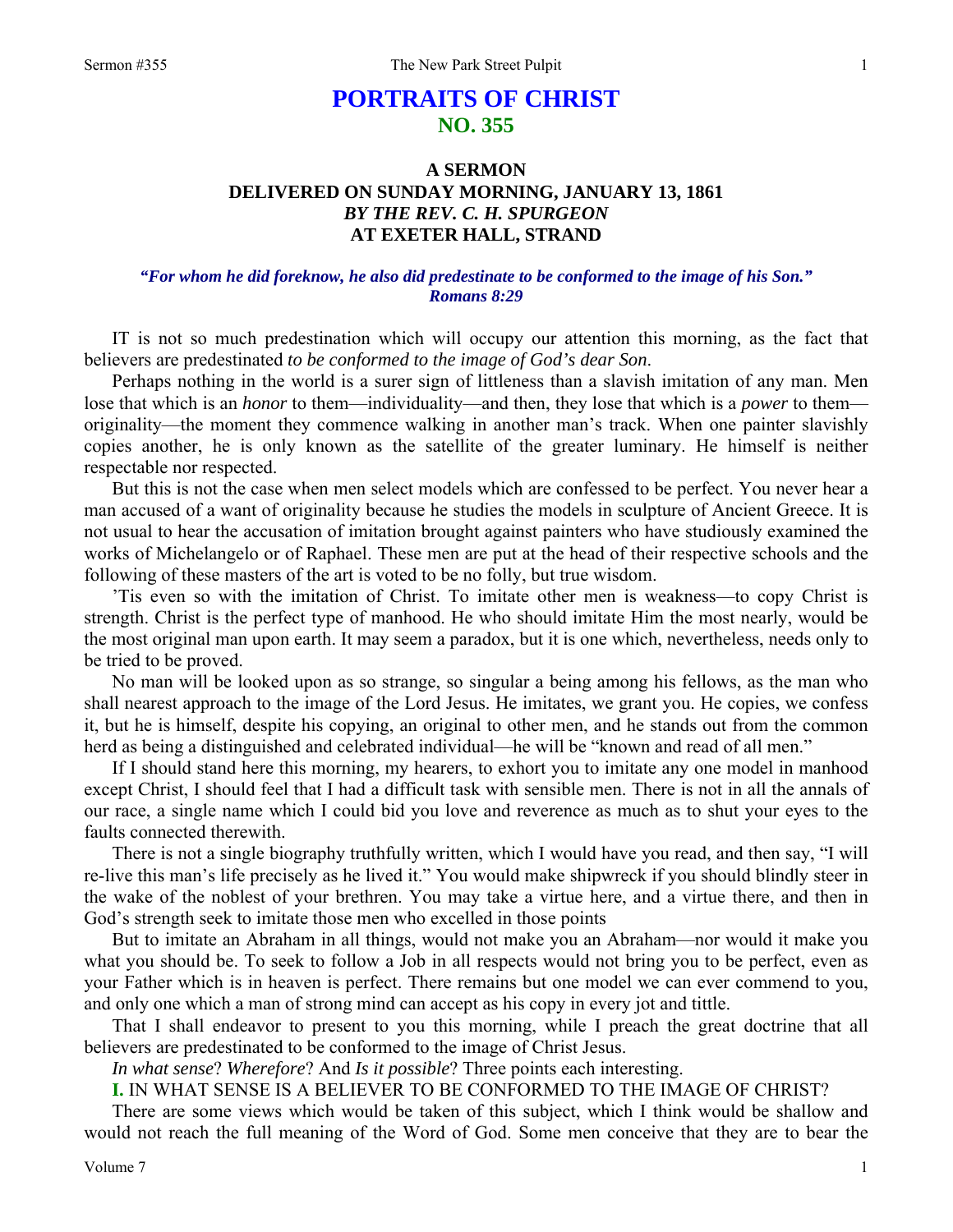image of Christ to warrant them as being His followers, although their works tell another tale. They are to be called Christians, and then, under the garb and cover of Christianity, they are to make their vices appear like virtues, and their crimes are to be dignified as though they were of the highest morality.

Now a Christian is not to bear the image of Christ as a penny bears the superscription of the Queen. That image is put there to make the coin current among men, but a penny is not the image of the Queen, it is only stamped with it. There are some Christians who think that they have the seal of the Spirit upon them, the stamp of Christ's warranty, and that they can claim to be accepted as Christians, because they imagine they have the seal of the Spirit and the stamp of Christ's warranty upon them.

Now, as the penny is not conformed after all to the image of the person whose face it bears, so such a man is not, by any pretended warranty he thinks he has, really conformed to the image of Christ. There is something more required of us, and something more will be bestowed upon us by the Spirit, than having in some dark corner the name of Jesus tattooed into the skin of our profession.

Nor, again—neither have they attained to a conformity to the image of Christ who are content with a cold morality. You have seen a statue so exceedingly well-chiseled that it is the very image of the statesman or the warrior whom it represents. You might dream that it looked from those stony eyes. You might imagine that it would step from its pedestal. Is it not put in the attitude of one who is about to lead the troops to battle? Could you not conceive it crying, "On, comrades, on!"

But it stands there stiff and stolid, and its lips move not—it is dumb, and blind, and motionless. I know some whose imitation of Christ is as if it were cut in marble—there is no life in it. Now, this is not the conformity to Christ's image which the Spirit will give to us. We are not to be mere pictures of Christ, dead and lifeless, but the very lifeblood of Christ is to run in our veins. Our activity and our energy is to be consecrated and Christ-like. We are to be like Him as living men. Not as cold frozen things, or mummies swathed in the bandages of the law—but as living freemen, we are to be conformed to the image of Christ Jesus.

Some there be, too, who imagine that to be conformed to the image of Christ Jesus, it will be quite enough to act publicly as Christ would have acted. They are always talking about points of conscience— "Would Christ have done this," or "that?" And then they answer it according to their own fancies. They see some Christian man who walks under "the perfect law of liberty," and is not bound by the "touch not, taste not, handle not," of the old Mosaic spirit, and they cry over him, "Would Christ have done such a thing?"

They see a believer laugh, "Would Christ have done it?" If a Christian man keeps a carriage, "Ah," they say, "did Christ ever ride in a carriage?" And so they think that by putting on a face that is more marred than that of any other man, they shall become the very image of Christ Jesus.

You know that in the theatres men come forth as kings, "and strut their little hour." And for a while, they are the very image of Julius Caesar or of Richard III—and do you suppose that such is the intention of the Holy Spirit—that you and I should be so dressed that in outward appearance we should be the image of Christ, and yet not be like Christ really and truly? God forbid we should indulge so idle a dream.

The fact is, men and brethren, while practically we must be like the Savior, yet the greatest conformity to His image must be within. It must be that unseen spirit, that essential holiness which dwells where only God can see it, which shall constitute the main part of our likeness to Christ.

You might put tomorrow on a garment without seam, woven from the top throughout. You might put sandals on the soles of your feet. You might wear your beard uncut and so say, "In all this I seek to be like Christ." And you might even ride through the streets of Jerusalem upon "a colt, the foal of an ass," but you would be a great deal more the image of a fool, than you would be the image of Christ. This imitation is not to be in mere externals—it is to be in internals—in the very essence and spirit of your Christian character.

**1.** In what then is this conformity to be found? I reply, in three things. First, the believer is to be conformed to the image of Christ *in character*. Now, when we think of Christ, what thoughts arise at

2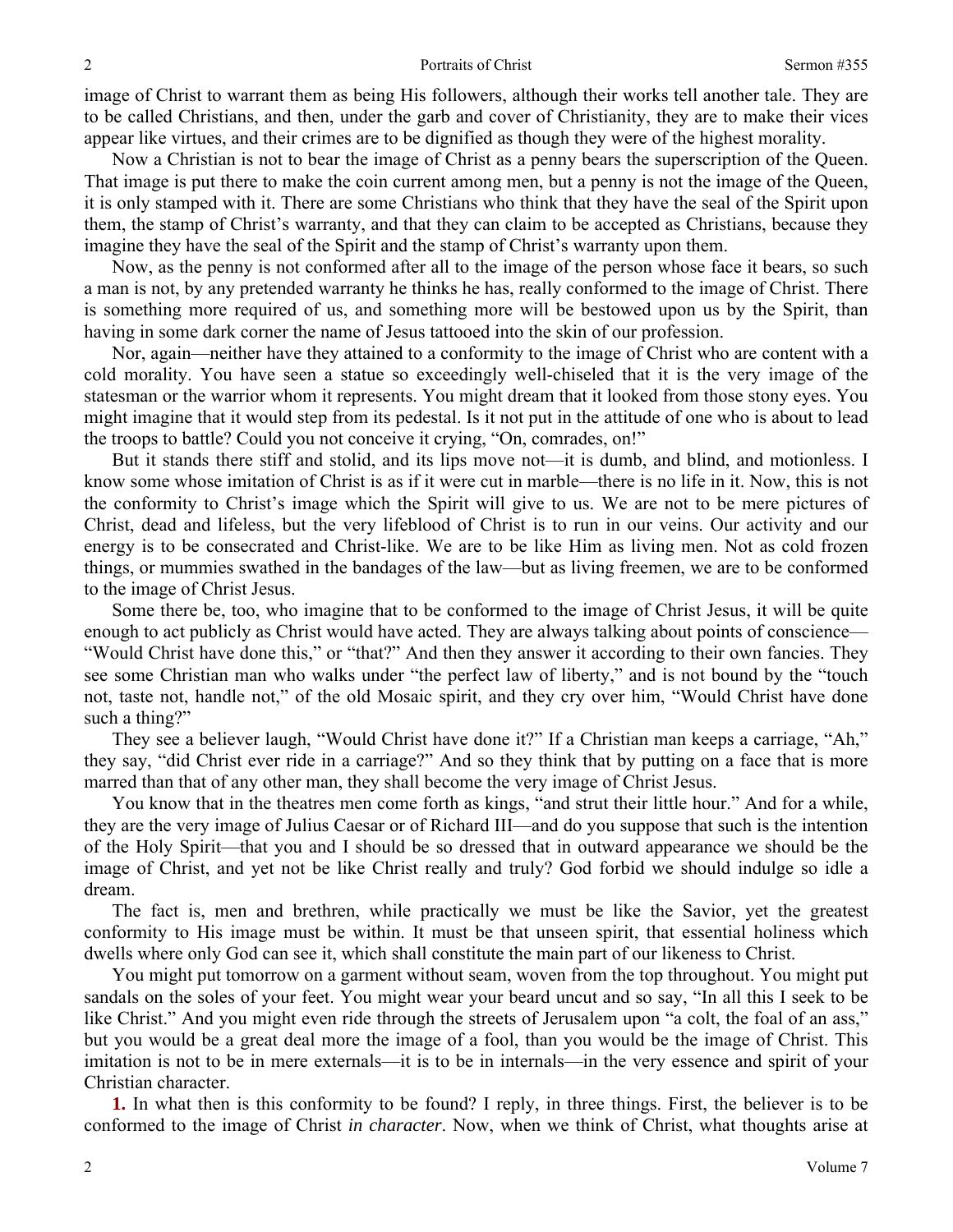once? We think, in the first place, of a *humble* one, of one who, "though he was rich, yet for our sakes became poor."

We think of a man who was meek and lowly in heart, who took no lordship over the sons of men, but was a servant of servants, and washed His disciples' feet. If we would be like Christ, we must be humble. We must cast aside that self-conceit which is interwoven into our nature. We must strive against that pride, which is, alas! too natural to us all.

When we think of Christ, we always bring up before our minds the idea of one who was diligent in His Father's business. We see before us not an idle sluggard, not one who sought His own rest, who slept upon the oar that He ought to tug, or reclined upon the sword with which He should fight. We find Him one who went about doing good, who knew no rest except that wondrous rest which His holy toil afforded to His spirit. "I have meat to eat," said He, "that you know not of."

Now, if we would be like Christ, we must conquer our constitutional sloth. We must spurn all the softnesses of ease. We must be good soldiers and bear hardness. We must spend and be spent, if we would bear His image.

When we think of Christ, again, we see one who was full of *love—*not that love which cants and whines, but the love which is true and honest, and which for love's sake dares not flatter. We see a love which dwelt not in words, but in very deeds—a love which gave its whole self up to the objects which it had chosen.

If we would be like Christ, we must be pillars of love. We must not be so loving that we yield up everything that is masculine in our nature. Our love must be that faithful love which, in faithfulness, gives wounds even to a friend. And yet, must it be so deep, so true, that we would prefer to be sacrificed and to be offered up in the most painful manner rather than the objects of our affection should be made to suffer.

Oh! we have never come to be like Christ till love is legible upon our very face—till we have got rid of our crabbed and stern visage—till we have had cast out of us that seven-fold devil of intolerance and bigotry. We have never come to be like Christ till we have arms that would embrace a world. We have never come to be like Him till we have a heart on which the name of the church is written, and a breast which bears the names of all the redeemed, as the high priest bore the breastplate before the mercy seat.

But yet, further—I think we always associate with the name of Christ not simply humility, and service, and love, but *devotion* and *prayerfulness*. We know that when He had ceased to preach, He began to pray. When He had left the mountain side which had been His pulpit, He went to another mountain which became His silent oratory. The disciples might sleep, but not the Master. They might sleep for sorrow, but He sweats great drops of blood for agony.

#### *"Cold mountains and the midnight air, Witnessed the fervour of His prayer."*

We can never be like the Master till not only in public, but in private, we are God's own. Never till we know the power of knee-work—till we know how to struggle with strong crying and tears. Never till we could almost shed great drops of blood, when we are pleading for the souls of men. Never till our heart is ready to burst with a sacred agony, when we are wrestling with God—never till then shall we be conformed to the image of God's dear Son.

Ah, my brethren, I feel, in trying to describe what that image is, like one who handles the brush with a shaking, palsied hand—although he has the outlines of the most beauteous form sketched upon the canvas of the age to paint. Lo! I have daubed where I ought to have been skillful. I have but sought to paint one feature, but who among us can describe the whole?

We can but gather up all thoughts and say, one man is admirable for his faith, another for his patience, one is distinguished for his courage, and another for his affection. But Christ is *altogether lovely*! Christ is not a mixture of many beauties, but He is *all* beauty put together—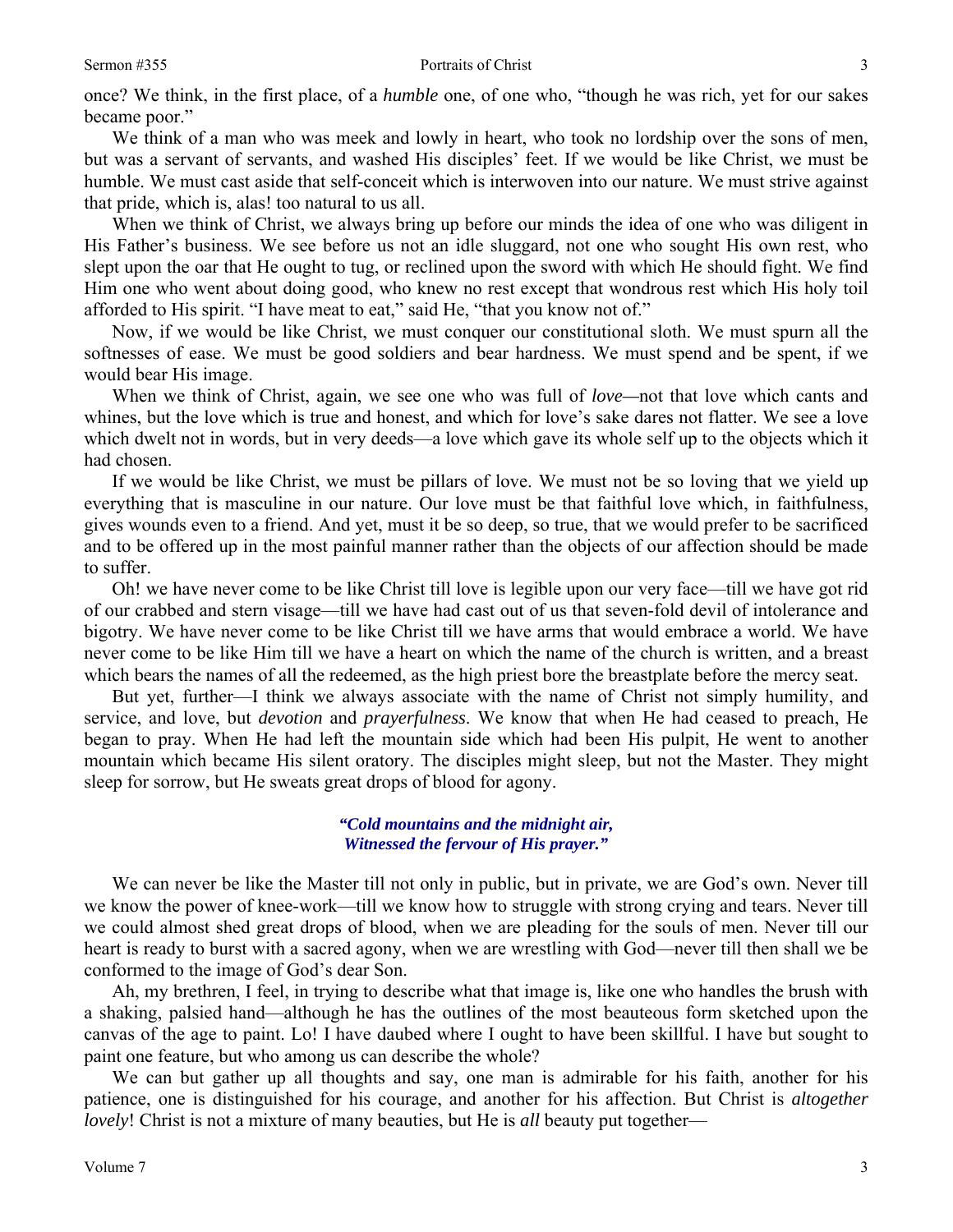#### *"Nature, to make His beauties known, Must mingle colors not her own."*

We must exhaust all the eulogies which were ever poured upon the heads of the excellent. We must drain dry all the earnest strains of the enthusiastic songs that were ever cast at the feet of the heroes of this world—and when we have done all this—we have not begun to sing the praises which are due to our Beloved, our Perfect Exemplar, and Covenant Head. In moral virtues, then, the Christian is to be conformed to Christ.

**2.** But further, there is one thing which is so linked to Christ that you cannot think of Him without it and that is, *His cross*. You do not see all of Christ till you see His cross. By four nails was He fastened to it—by more than four sure thoughts is He ever linked in the minds of His people with His agony and His death. If we are ever conformed to Christ, we must bear His cross.

Do you see Him, Christian? He is despised and rejected of men. Do you see Him passing through the midst of a crowd that is yelling and hooting at Him? Men whom He had blessed are cursing Him. Lame men whom He had healed are using the power which He gave that they may run to scorn Him. Lips that had been dumb if He had not given them speech, are venting blasphemies upon Him, and He, the lovely one, the forsaken of all, goes without the camp bearing His reproach.

Do you see Him, believer? The world counts Him to be the offscouring of all things. It cries, "Away with Him, away with Him! It is not fit that He should live." It awards Him a slave's death—He must not only die, but die as a menial dies. He must not simply so die, but die without the camp, as a thing accursed and unclean.

See there an image of yourself, if you ever conformed to His likeness. You must bear the cross of suffering. You must bear the shame and spitting of ungodly men. You, too, must become in your measure the song of the drunkard. You must go without the camp—even His professed followers—you must be crucified to the flesh, and its affections and lusts. You must be dead to the world, and the world must be dead to you, or else you will never completely bear the image of Christ.

And while I talk on this subject, I am smitten with grief, for, indeed, if I wanted a living illustration of this, must I not rather find it in contrast than in comparison? O, what multitudes of professors we have who have found out a new way to shun the cross! We have ministers who could preach all the year round, and no man would ever find fault with them. We have some who can prophecy such smooth things, that none of their hearers gnash their teeth in anger against them.

We have Christian merchants who find it not at all impossible to keep their profession and yet to be dishonest in their trade. We find men who are first and foremost in all manner of worldliness—they are the world's men, and yet they are Christ's men too, they say. Where they shall stand in that day when the secrets of all hearts shall be known, I will not say, but I leave that text to declare it in which it is written, "The love of this world is enmity against God."

If any man professes to be a Christian, let him count the cost first if he means to be a thorough Christian, and let him put down among the first items, loss of reputation*.* And if he means to be decisive in his convictions, let him put down, loss of many friends, and let him think it no strange thing when the fiery trial shall come upon him.

God grant you, my brothers and sisters, that you may have fellowship with Christ in His sufferings, and that in the bearing of the cross you may be conformed to His image.

Once more only upon this first point. Today we think of Christ not merely as the bearer of the cross, but as the wearer of the crown.

> *"The head that once was crown'd with thorns, Is crown'd with glory now; A royal diadem adorns The mighty Victor's brow.*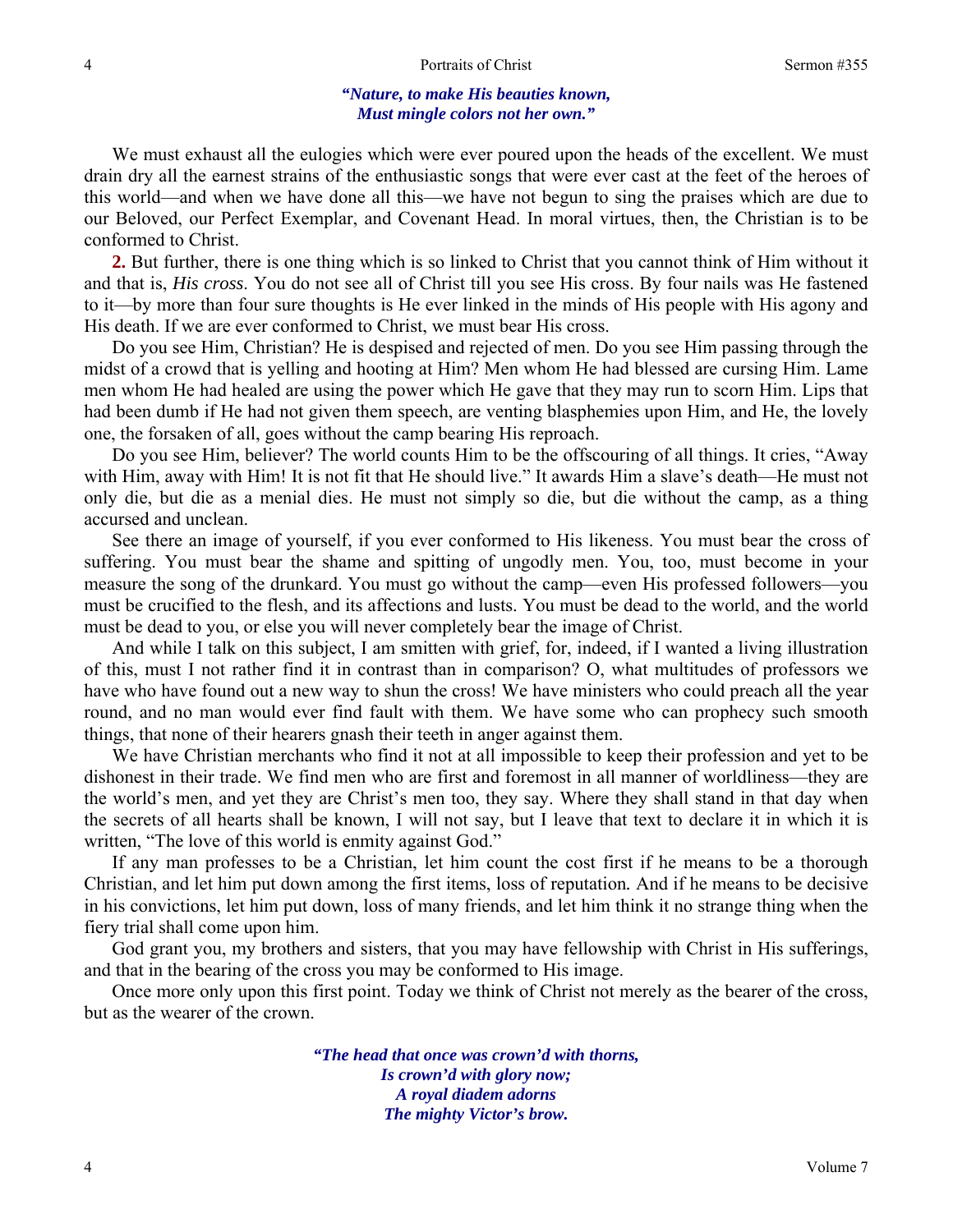#### Sermon #355 Portraits of Christ

*"No more the bloody spear, The cross and nails no more; For hell itself shakes at His name, And all the heavens adore."* 

And—blessed thought!—the believer is to be conformed to the image of the Crowned One as well as of the Crucified One. If we are cross-bearers, we shall be crown-wearers. If the hand shall feel the nail, it shall grasp the palm. If the feet shall be tightly fastened to the wood, it shall one day be girt with the sandals of immortal bliss.

Fear not, believer! It is necessary that you should first bear the image of the sorrowful, that you should afterwards bear the image of the glorious. Christ Himself came not to His crown except by His cross. He descended that He might ascend. He stooped to conquer. He went into the grave, that He might rise above all principalities and powers. As the man-Mediator, He earned His dignity by His sufferings, and you, too, must fight if you would reign.

You, too, must endure if you would win. You must run the race if you would obtain the reward. O then, let your heart be cheered! As you have borne "the image of the earthy," you shall also bear "the image of the heavenly." You shall be like Him when you shall see Him as He is. You shall be perfect, blessed, honored, magnified, and glorified in Him.

Does He sit at the right hand of God, even the Father? You, too, shall sit at His right hand. Does the Father say to Him, "Well done," and look on Him with inexpressible delight? He shall say, "Well done, good and faithful servant," even to you, and you shall enter into the joy of your Lord. Is He without a pain, without a fear? Is He without anything to mar the splendor of His magnificence? So shall you be. You are as He was in this world—you shall be in the world to come just what He is there.

Come, cross! I stoop my willing shoulders to you, if I may afterward bow my head to receive that crown. Come, earth! and lay your heaviest cross upon me. Come, you adversaries of the truth! and bring your hammer and your nails. Come, you chief enemy! and bring your sharpest spear. My soul shall bare her breast, and hold out hands and feet to receive the marks of the Lord Jesus, that in these she may afterwards arise to claim the crown, to claim the image of the glorious, because she has borne the image of the despised.

Now all this, I take it, is contained in my text. We are predestinated to be conformed to the image of God's Son in character, in suffering, and afterwards, in glory.

**II.** But secondly, and though it be a very extensive subject, hurriedly—WHEREFORE SHOULD WE BEAR THE IMAGE OF THE HEAVENLY? Why should we be transformed as unto the image of Christ?

Very many answers spring up and each one of them claims the preference. But to begin, well may we desire to bear the image of Christ, because *it was that which we lost in Eden*. We look back to paradise with many a sigh, but well, I ween, the spiritual mind sighs not for the spice groves, nor for the verdant walks, nor for the trees luxuriant with fruit. If Eden had been a Sahara, a howling desert, the truly spiritual mind would long to have it back again for one reason—namely, that there man was in the image of his Maker. "Let us make man in Our own image," said God, "after Our own likeness."

All the losses we sustained by Adam's ruin were very little compared with that great loss of the likeness and image of the immortal and immaculate Deity. Oh! if we had been spotless and undying, like the God whose image Adam bore, we might well have endured to have the earth sterile and barren—and all the pains and pangs which the Curse brought upon us would have been light and trivial—if we had still retained the image of our God.

Now then, my brethren, it is this which Christ restores to us. He re-makes us, takes away the sinful, rebellious visage, which our father bore when he was expelled from the garden, re-stamps God's own face on us, and makes us in the image of the Most High again. Oh! if Eden were a sorrowful loss, and if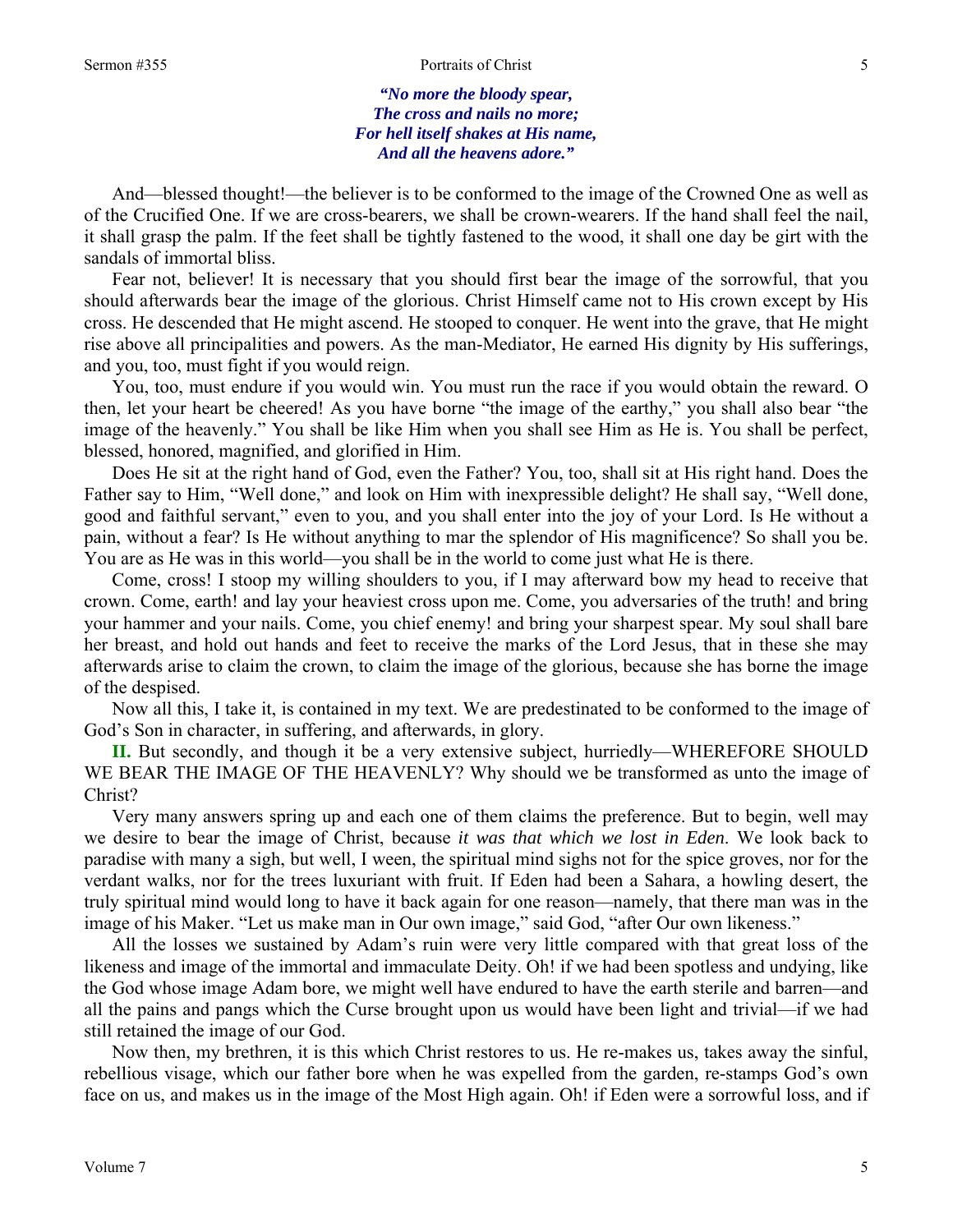it be desirable to obtain its paradise again, surely the image of God must be desirable first and foremost of all.

But then, ought not that to be the object of all ambition, which is *the ultimate end of God's decree*? God, it is true, has predestinated believers to heaven—but that is not all. I do not read in so many words that the saints are predestinated to paradise, but I do read that they are predestinated to be conformed to the image of his dear Son.

This is the end of the whole predestination of God—to make His elect like their elder brother, that He may be the first-born among many brethren. And that which God sees great enough to be the object of all His acts in providence, and all His deeds in grace—that which He makes the ultimate end of His predestination—ought certainly never to be a trifle to you and to me. Rather, we ought to pant and long for it as the highest desire of our souls.

But again—the image of Christ is *the Spirit's great work in us*. In that day, when we are regenerated, the new man is put into us. Now in what image is that new man? It is in the image of Him that created him. The new man, we are expressly told by Paul, is renewed in the image of Christ Jesus. The moment that a sinner believes, there is put into him the first germ of a perfect Christ. It needs but that it should be nourished by the Spirit, and continually fed, and it will grow into the perfect stature of a man in Christ.

Yet even now in a believer, who was converted but yesterday, there is the image of Christ, though it has not come to the perfect stature. Just as the new-born child is a man, and in a certain sense perfect, and bears completely the image of manhood, yet it is true that that image is not fully developed.

So in the new-born believer there is Christ, the indwelling Christ, but it is the Christ of the manger rather than the Christ of the wilderness. There is an infant Christ in every Christian—that Christ is to grow and to expand—and then at last in death, shaking off the coils—the troublesome burden of the old man—this new man which has been growing these years by grace, shall step out, and as the serpent casts off its old slough, and comes out fresh and young covered with azure hues, so shall the new man leave all corruptions behind. And we shall be discovered to be made in the perfect image of Christ Jesus our Lord and Master. Now, if this be the Spirit's work, certainly it ought to be our love, and we ought to be ever seeking after it.

But further, my dear friends, I need not plead this case with you if you be Christians, for *there is not a believer alive who does not pant to be like Christ*. If I had but one prayer to pray, and might not pray another, it would be this, "Lord, make me like Christ," for that is to comprehend all our other prayers in one.

Like Christ, free from all corruptions should I be—free from infirmity and passion. I might be tempted, but I could say, "The prince of this world cometh and has nothing in me." "*Like Christ*"—O if that prayer should involve the lion's den, or the furnace's fiery heat, 'twere well, 'twere well! We could take these encumbrances upon the blessed estate if we could but once have the fair hands.

To be like Christ—Oh! what trial would you not endure with it even though you had the direst tribulation coupled therewith. Better to be like Christ in His poverty, in His wanting a place whereon to lay His head—better to be like Him as despised and rejected of men, than to be like a Caesar, or the richest man in the world's eye, the most happy of men.

Better to be with Christ in His worst estate than to be with an evil man in his best. If, then, this is the universal prayer and cry of the Christian, shall not we, my brethren, as part of the same family, join in it and say, "Lord, make me to be conformed to the image of Christ, my Lord"?

And after all, if we need anything to whet our appetites and to stimulate our desires once more—is not this *our highest glory on earth*, and *is not this our crowning privilege above*? What more glorious for a man than to be like Christ? I do believe that if the spirit of envy could penetrate the hierarchy of angels, Gabriel would envy the poorest man on earth, because that man has a possibility of being like Christ—while the angel—though he may be like Him in some respects, can never grow into the perfect stature of a *man* in Christ.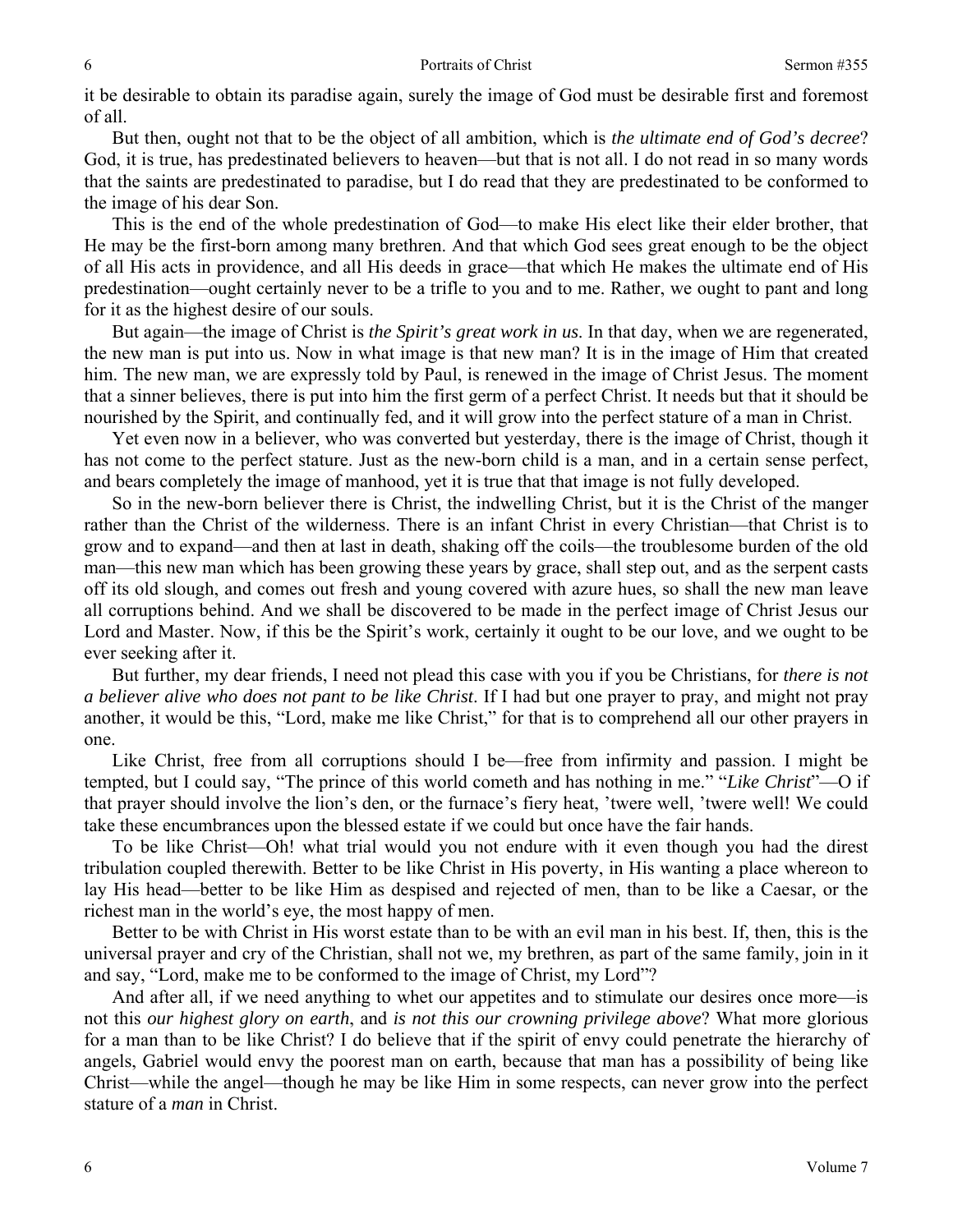#### Sermon #355 Portraits of Christ

I do think, brethren, that if it came to the point today, and the angelic spirits could have permission to exchange their robes of light for our livery of rags, if they could lay aside their harps to take up the tools of our toil, if they could relinquish their crowns to have their immortal brows moistened with our sweat, if they could give up the golden streets to tread earth's mire and dirt—they would think it a high boon and a matchless privilege to be allowed to make the exchange—with this proviso—that thereby they might be recognized as being in the likeness of the Son of God.

Why, this will make believers throughout eternity distinguished. Many a man has thought that a few hour's toil was but a mere trifle—a few minutes' exposure of his life was a little thing only to be snapped at if he might by that win years of honor and esteem among the sons of men. But what must it be in comparison when these light afflictions, which are but for a moment, are working out for us a far more exceeding and eternal weight of glory, because these light afflictions put us in the posture, and give us the possibility of becoming conformed to the image of Christ.

I tell you, Gabriel—if you can hear the voice of mortal now—that sinner, though I be, and groaning beneath the load of my inbred sin, mixed though I be with the sons of men, and often groaning in the tents of Kedar, yet, I would not change with you, for I have the hope, the hope to which you can not aspire, that after I have slept in death, I shall wake up in *His* likeness. And as I have borne "the image of the earthy," so shall I bear "the image of the heavenly."

You will not scorn me, I know, bright spirit, because I bear the broken and disfigured image of the earthy. You, too, wouldst be glad to try to bear it if you might afterwards, as the result thereof, bear the image of the heavenly, towards which you turn eyes of ravishing delight and inexpressible admiration each hour. To see the face of Christ is angels' joy—to wear that face is ours. To bow before it is their delight, but to be transformed into it is our privilege—a privilege, I dare say, which no other creature that God has ever made shall possess—the privilege of being like the Son of Man, and so, like the Son of God.

#### **III.** But thirdly and lastly, IS IT POSSIBLE? IS IT POSSIBLE?

"I have tried," says one, "to make myself like Christ, and I cannot." Indeed, you cannot. This is the art which excels all art. Ah! there is a skill needed to make you like Christ which you can never have. Why, sirs, the most wondrous painters, who have never failed before, always fail in the very portrait of Christ.

They cannot paint the chief among ten thousand, the altogether lovely. They fail entirely when they once come there. They may labor, they may strive, but He is fairer than the sons of men. And if so with the earthy image, what must it be with that within?

Orators, before whose eloquence men have been swayed to and fro as the waves are tossed by the north wind, have confessed their utter inability, by many figures of speech, ever to reach the excellencies of Christ. Divine poets, whose hearts have been pregnant with celestial fire, have been compelled to lay down their harps, and relinquish all hope to ever sing the song of songs concerning this fairest Solomon.

And must it not be a vastly harder task for a man to be made like Christ? If we can neither paint Him, nor sing Him, nor preach Him, how can we live Him, how can we be like Him? How can we bear His image if we cannot even paint it? Indeed, if this were our work, it were impracticable and we might dissuade you from the task. But it is not *your* work, it is *God's* work.

'Twas God who predestinated us to be conformed to the image of his Son. and God who made the decree will fulfill it Himself, and by His omnipotence, the same power which created Christ in the virgin's womb shall create a Christ even in our sinful hearts, and cause our sins to die out before the indwelling of the living Christ.

But wherein lies the hardness of our being made like Christ? I suppose it lies first, in *the material to be worked upon*. "Oh," says one, "there is never a possibility of making an image of Christ out of me. Sculptors choose polished marble. I, indeed, am but a rough unhewn stone of the quarry—friable, unworkable. I know that the chisel will only blunt its edge upon me. I never can be made like Christ.

7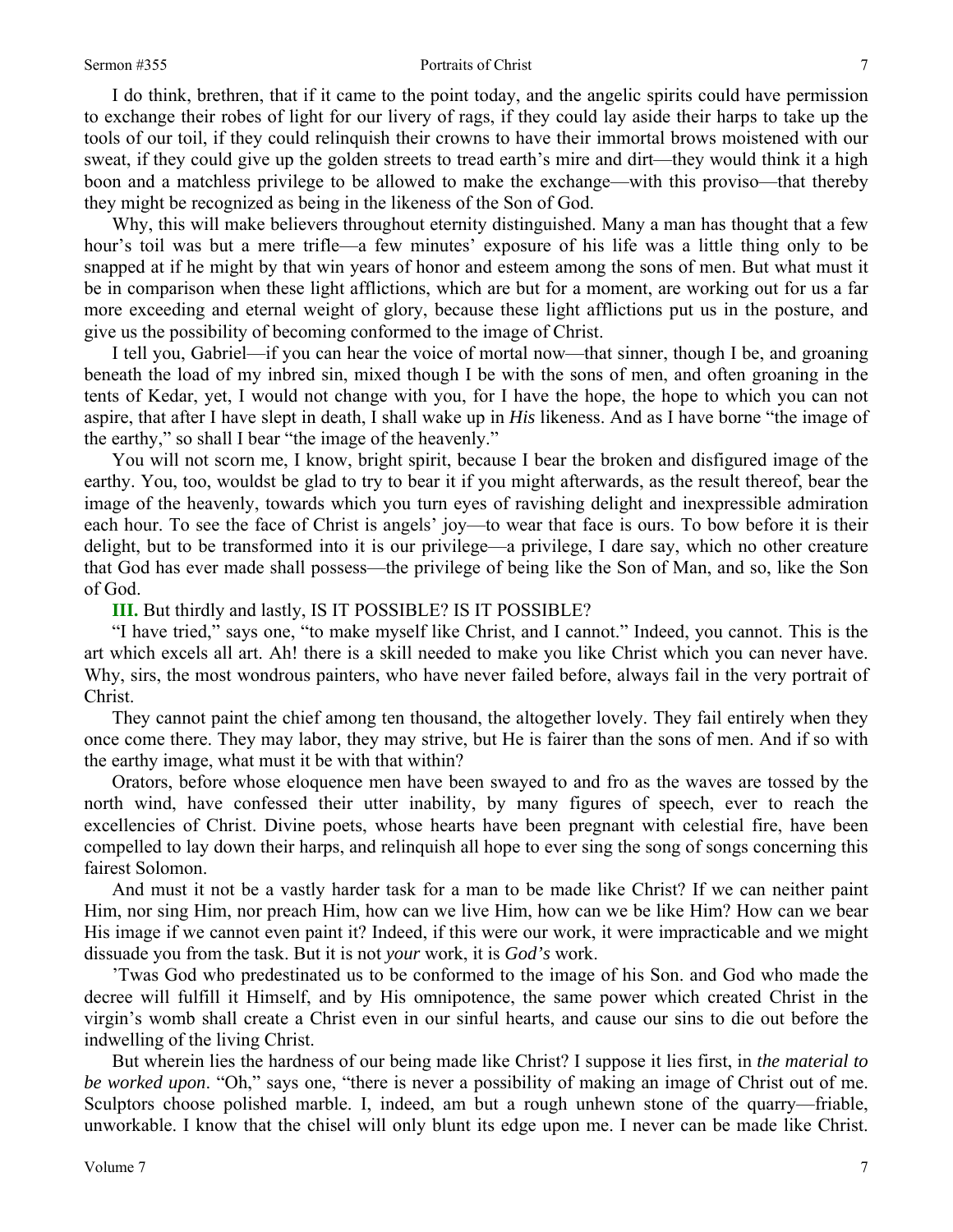What! build a temple for God out of bramble bushes? Make a crown for the King of kings out of common pebbles of the brook?" "No," we say, "it cannot be."

But stop, sir, what matters the material when you know the great artificer? God is the great artist who has predestinated and decreed that He will make *you*, who are today like a devil, one day to be like Christ. It is a daring task. It is like God. It is an impossible task—it is only fit for one hand, and that one has undertaken it and will achieve it.

For, sirs, when God decrees a thing, what is to stand in His way? He can make pathways through the flood—He who can take the fiery power out of the flame—He can take the drowning influence out of the waters. To Him all things are possible. Can He not, then, even in the charnel-house of your heart, put a Christ who shall bring a glorious resurrection, put a new life in you, and transmute even the base metal of your nature till you shall become like the golden nature of Him who is God incarnate? Oh! when we have God to deal with—what matters the material? He can overthrow your depravity, can cast off your lust, and make you like your Lord.

"Ah! but," says one, "there is another difficulty. Think *what a world I live in*. How can I be like Christ? It is very well preaching this, sir, to us. If you had a number of hermits' cells for us all to live in, it might be done. If you would build a large monastery and let us all live as Christian brethren together, it might be possible.

"But I tell you, sir, you do not know my business. It cannot be done, sir. I have to mix with men that curse and blaspheme. I cannot be like Christ. Besides, my business is so trying to the temper, so irritating—it cannot be done, sir, I tell you. And then, you do not know we have so many tricks in trade, and our trade has so many temptations in it, that it is very difficult for us to prevent ourselves being decoyed.

"Sir, it is not possible for us to be like Christ while we have to mix with this wicked world. We get one touch, as it were, put into the picture on a Sunday, and we think we shall be like Christ one day. But the devil puts six black touches in during the week and spoils the whole. It cannot be done, sir. It is not possible we should ever be like Christ."

But God says it *shall* be done. God has predestinated you, if you are a believer, to be conformed to the image of his dear Son. Of course Satan will do his best to stop God's decrees, but what shall become of anything that stands in the way of God's decree? As the cart of Juggernaut rolls remorselessly on and crushes any man—be he king or what he may—who dares to place himself in his track, so shall God's decree.

On, on it goes, and through blood and bones of your carnal nature, and natural depravity, that triumphant chariot of God shall grind. "A hideous figure," say you. Indeed, sirs, you shall find that there is something hideous in your experience. You will have to suffer for it. If you are in this world you will have to be as Jesus was in this world. Rest assured that though God will make you like Christ, yet inasmuch as you are in a world of sinners, it will necessitate your suffering *like Him*. It will not take from you the power to bear His image, but it will bring about you, as a hornet's nest, all those who hated Christ aforetime.

I was standing one day at my window, when living far from London, and I saw on a house opposite, a canary bird, which had by some means or other got loose from its cage. It had no sooner rested upon the roof than about twenty sparrows came round it, and began to pick and pull, and although the poor thing resisted, and flew hither and thither, it stood but a very poor chance in the midst of so many enemies.

I remembered that text—"Mine heritage is unto me as a speckled bird; the birds round about are against her." That will be your lot. Mark this! If you are to be like Christ, you will be a speckled bird, and if you are not pecked upon by others, you may question whether you are not one of their own kind, and therefore they let you alone and freely associate with you. But if you differ from them, and prove you have another nature than theirs, you will surely be opposed and maligned, even as your Master was.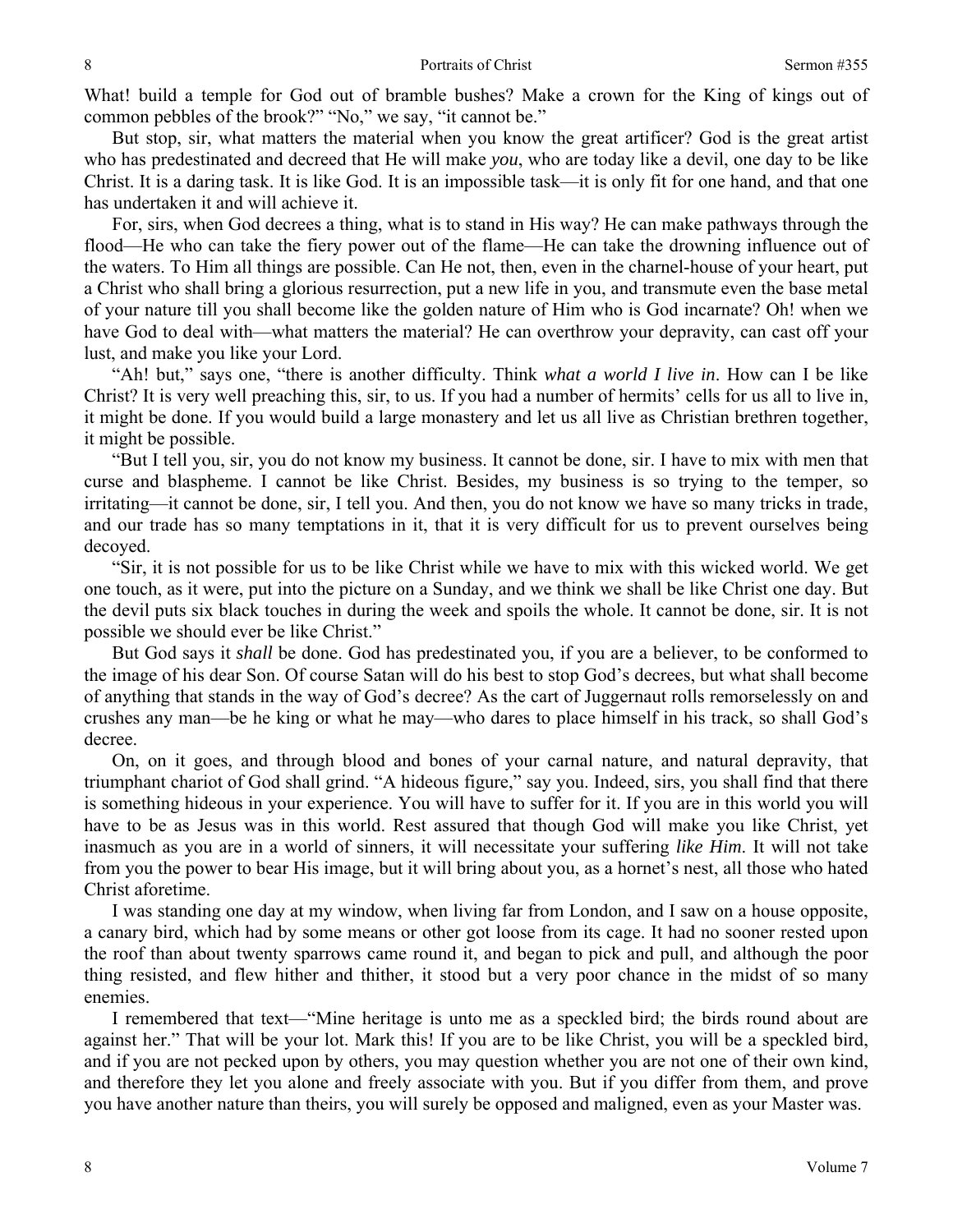Once more and I have done. Many a Christian heart has said, "I think the difficulty about the material is not so great when I think of the omnipotence of God, and the difficulty about the associations is not so very hard—for I can suffer and I am willing to suffer if I may but be like Christ. But the great and insurmountable obstacle is this—*that image is so perfect*, I can never reach it.

It is high as heaven—what can I know? It surpasses my thoughts. I cannot even conceive the ideal, how, then, can I reach the fact? If it were to be like David, I might hope it. If it were to be made like Josiah, or some of the ancient saints, I might think it possible. But to be like Christ, who is without spot or blemish, and the chief among ten thousand, and altogether lovely, I cannot hope it. I look, sir. I look and look, and look again, till I turn away, tears filling my eyes and I say, 'Oh, it were presumption for such a fallen worm as I to hope to be like Christ."

And did you know it, that while you were thus speaking, you were really getting the thing you thought to be impossible? Or did you know that, while you were gazing on Christ, you were using the only means which can be used to effect the divine purpose? And when you bowed before that image overawed, do you know it was because you began to be made like it?

When I come to love the image of Christ, it is because I have some measure of likeness to it. It was said of Cicero's works, if any man could read them with admiration, he must be in a degree an orator himself. And if any man can read the life of Christ and really love it, methinks there must be somewhat—however little—that is Christ-like within himself.

And if you as believers will look much at Christ, you will grow like Him. You shall be transformed from glory to glory as by the image of the Lord. I look at you, I do not grow like you. You look at me, you grow not like me. You look at Christ—Christ looks at you—He is photographed on you by His own power of light. Without need of any light beyond Himself, He photographs His image on the face of those who live much in fellowship with Him, and who contemplate much His character.

Now then, believer, it is true the image of Christ is sublime, but then it, by the Spirit, makes you into itself, so that the difficulty supplies the means, and that which looks like the obstacle becomes really the means to the attainment thereof. Go again and look at Christ. Go and weep because you are not like Him. Go and bow before Him with adoration. Go and strain upwards to that great height. In doing so your very failures are successes—your fears are proofs that you are beginning to be like Him.

Are you not beginning to sorrow as He sorrowed? Your very agony, because you cannot be as He is, is a beginning of the agony which He endured, because He would have had the cup pass from Him. I say, sirs, that the more you look at Him, though it may tend to dispirit you, that very dispiriting is a part of the divine process. It is a chipping away from the block of marble a blemish, which, if not removed, would have marred the image entirely. God help you to live near to Christ and so shall you be more and more like Him every day!

To conclude—one thing is certain, and having mentioned that, I have done. You will either bear the image of Christ or the image of Satan. You will be developed every one of you, sirs. Either those eyes will develop till they are the very eyes of fiends and roll with the hellish leer of blasphemy. That mouth will be developed till it gnashes its teeth in diabolic scorn. That hand will be developed till it lifts itself as though it were iron and dares to defy the Eternal. That soul will be developed till it becomes a living hell, a hell as full of pains as hell itself is full of demons.

Or else—and God grant that you may have this last alternative!—or else those eyes will shine till they become like the eyes of Christ, which are as flames of fire. That face will be transformed till it becomes like the face of Christ, as though it glowed with heaven itself. That heart will be developed till it becomes a heaven as full of songs as heaven itself is full of music.

By faith in Christ, or unbelief, your destiny may be known. Do you believe in Christ? You are predestinated to be like Him. Are you an unbeliever? Then if you die so, you shall be transformed into the image of darkness.

God save you! Christ help you! "Believe in the Lord Jesus Christ and thou shalt be saved," for, "He that believeth and is baptized shall be saved; but he that believeth not shall be damned."